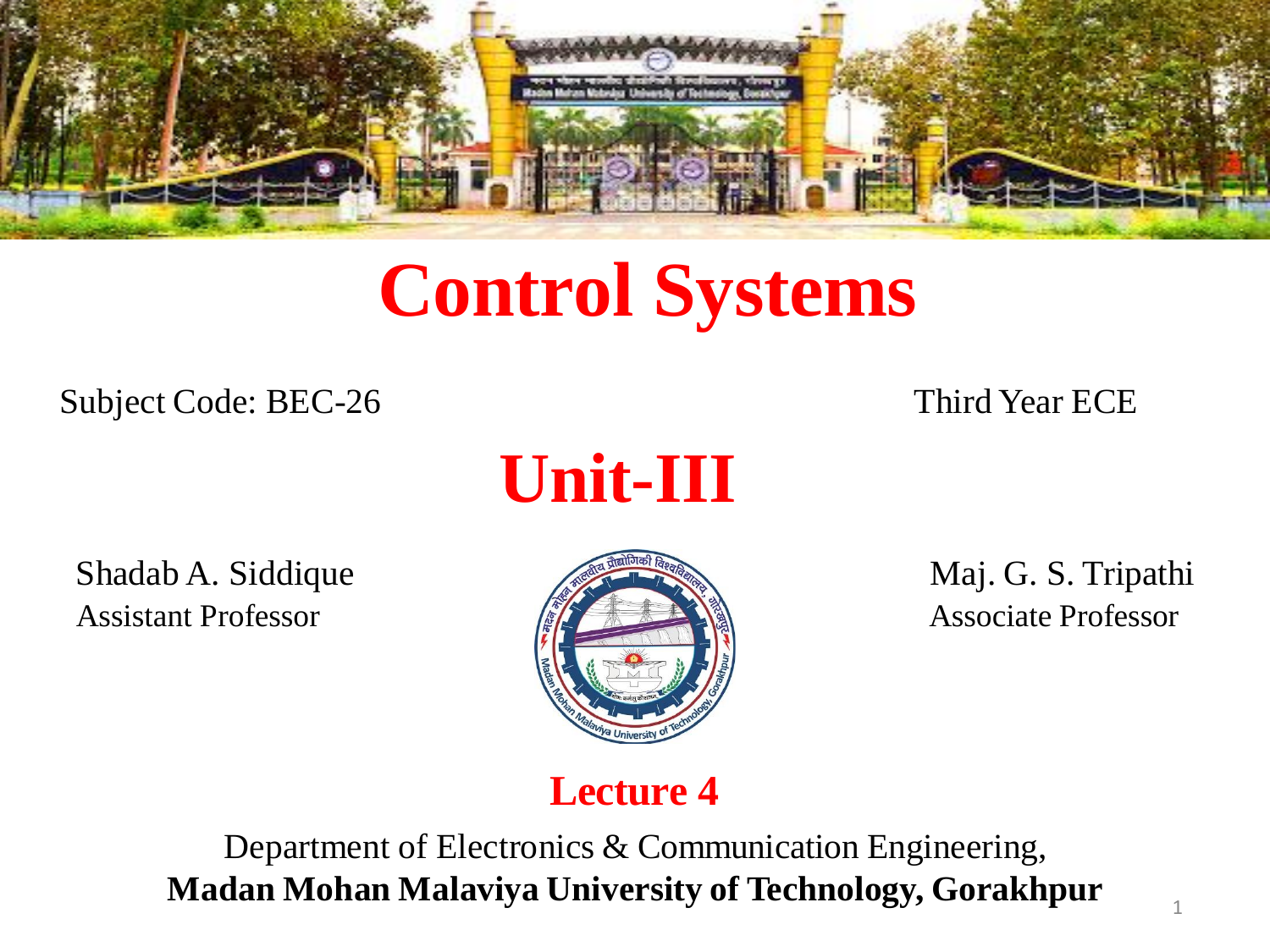

The open loop transfer function of unity feedback system can be written in two standard forms: the time constant form and the pole-zero form.

$$
G(s) = \frac{K(s+z1)(s+z2) \dots (Pole-zero form)}{s^{n}(s+p1)(s+p2) \dots (Pole-zero form)}
$$

$$
G(s) = \frac{K(1+T\,z1s)(1+T\,z\,2s) \dots(2s)}{s^{n}(1+T\,p1s)(1+T\,p\,2s) \dots(2s)} \quad \text{(Time constant form)}
$$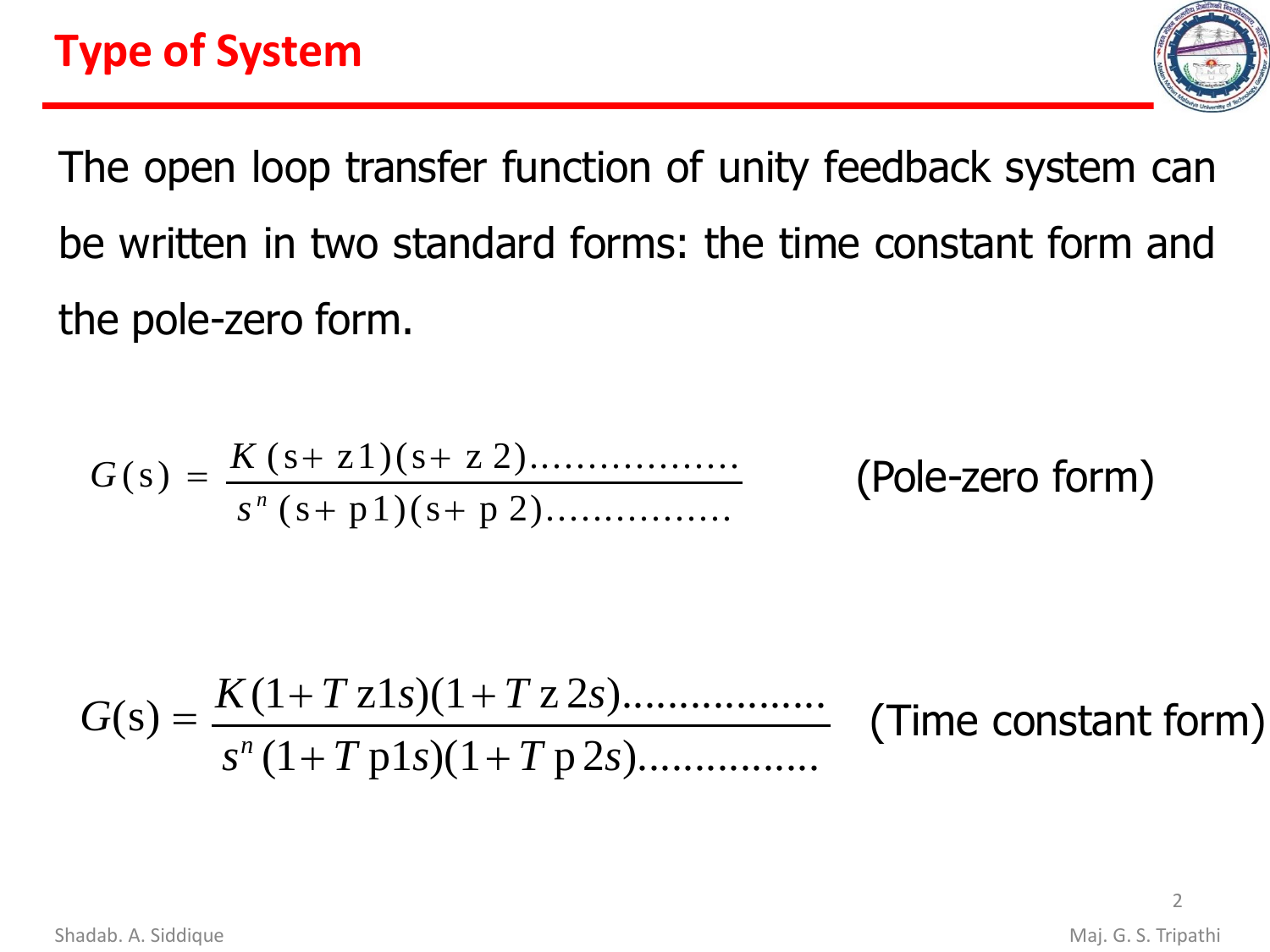

**Definition:** A control system with no integration in the open loop transfer function and no pole of transfer function G(s) at the origin of s-plane is designated as "**Type-0** " system.

$$
G(s) = \frac{K(1+Tz1s)(1+Tz2s) \dots (1+Tp1s)(1+Tp2s) \dots (Standard form)}{(1+Tp1s)(1+Tp2s) \dots (Standardform)}
$$

## An amplifier type control system is a practical example of Type-0 system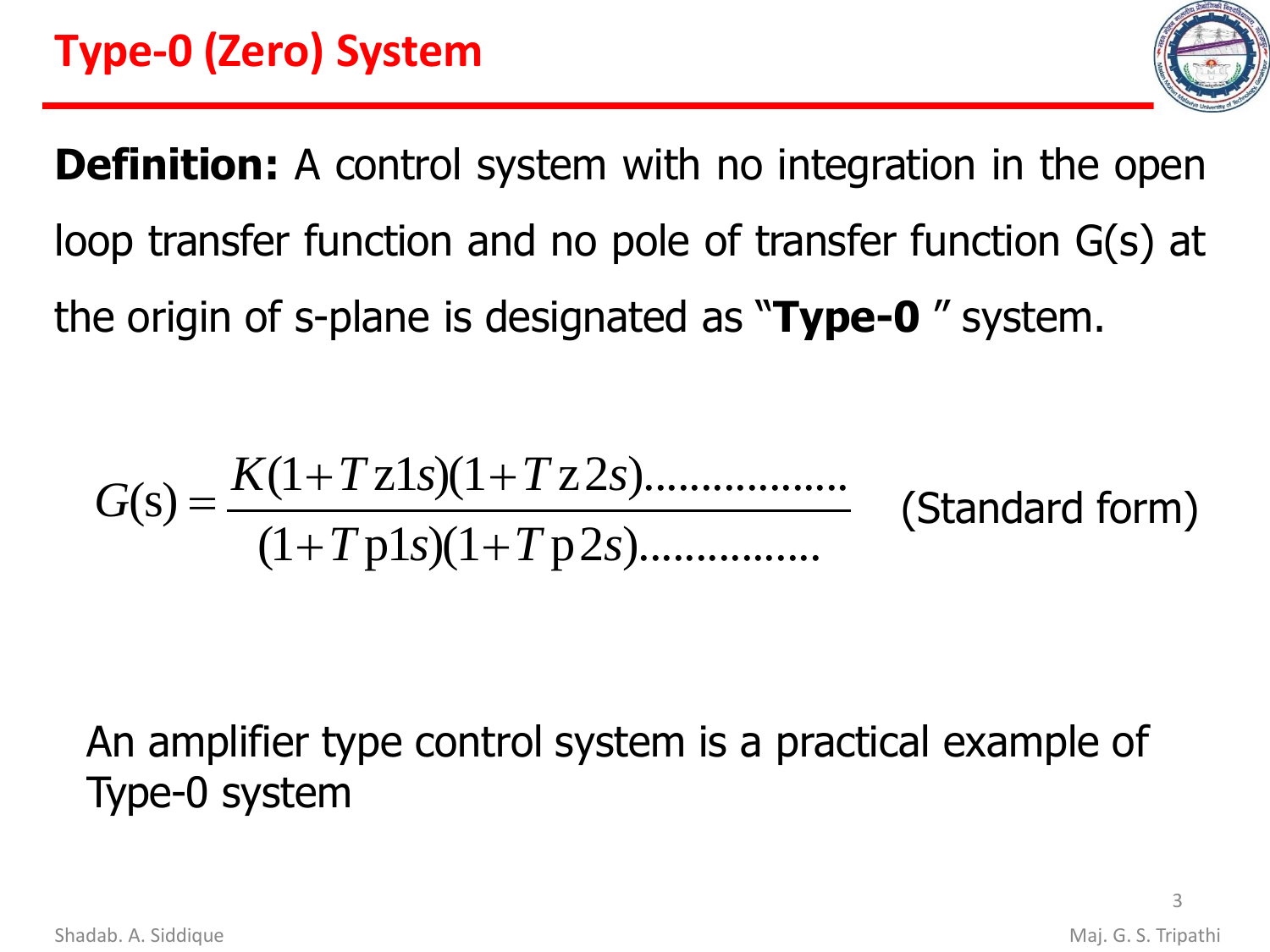

**Definition:** A control system with one integration in the open loop transfer function and one pole of transfer function G(s) at the origin of s-plane is designated as "**Type-1** " system.

$$
G(s) = \frac{K(1+T\,z1s)(1+T\,z\,2s) \dots (Standard form)}{s(1+T\,p1s)(1+T\,p\,2s) \dots (Standard form)}
$$

## An pneumatic type control system is a practical example of Type-1 system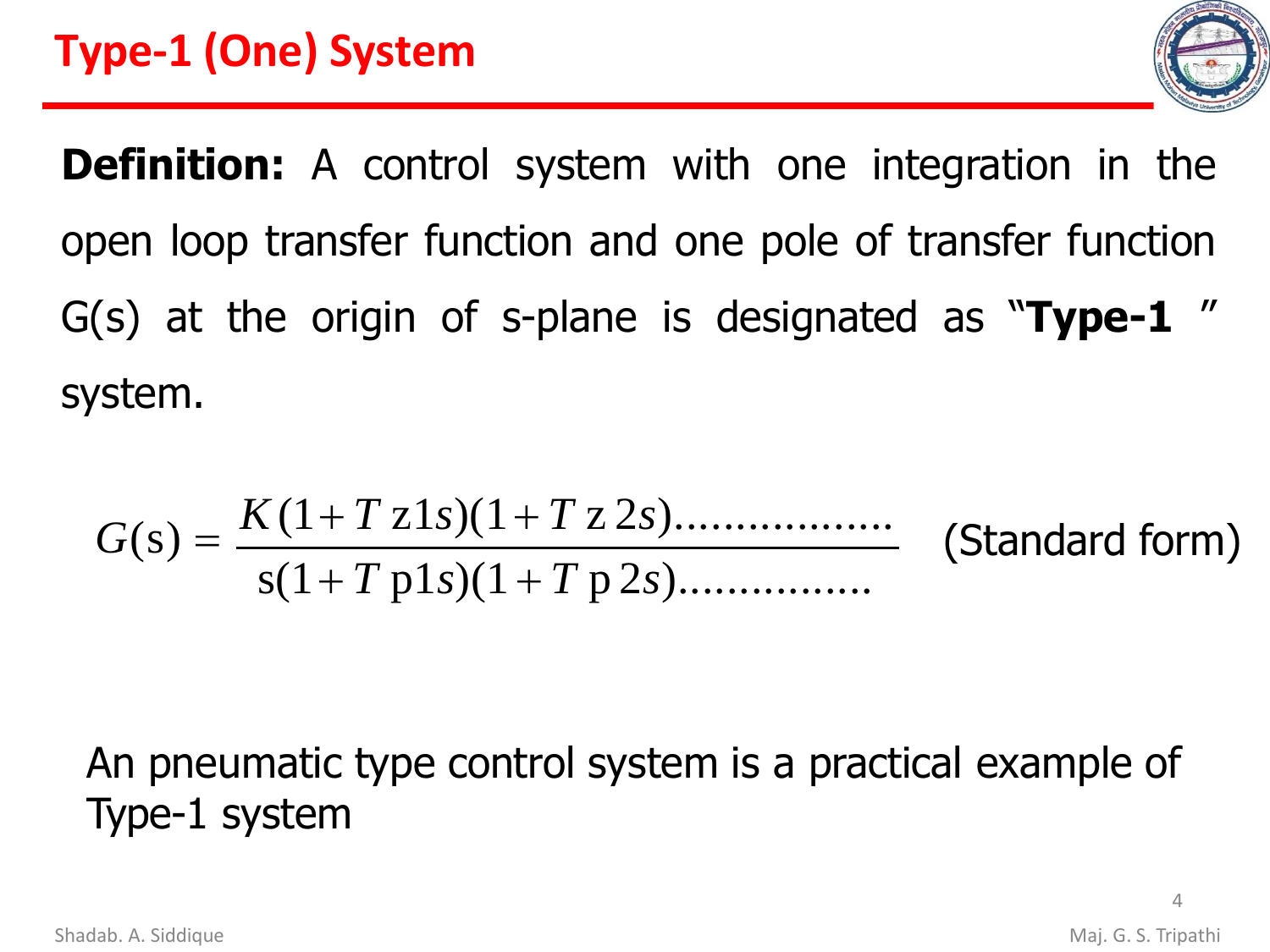

**Definition:** A control system with two integration in the open loop transfer function and two pole of transfer function G(s) at the origin of s-plane is designated as "**Type-2** " system.

$$
G(s) = \frac{K(1+T\,z1s)(1+T\,z\,2s) \dots (Standard form)}{s^2(1+T\,p1s)(1+T\,p\,2s) \dots (Standard form)}
$$

## A mechanical displacement system is a practical example of Type-2 system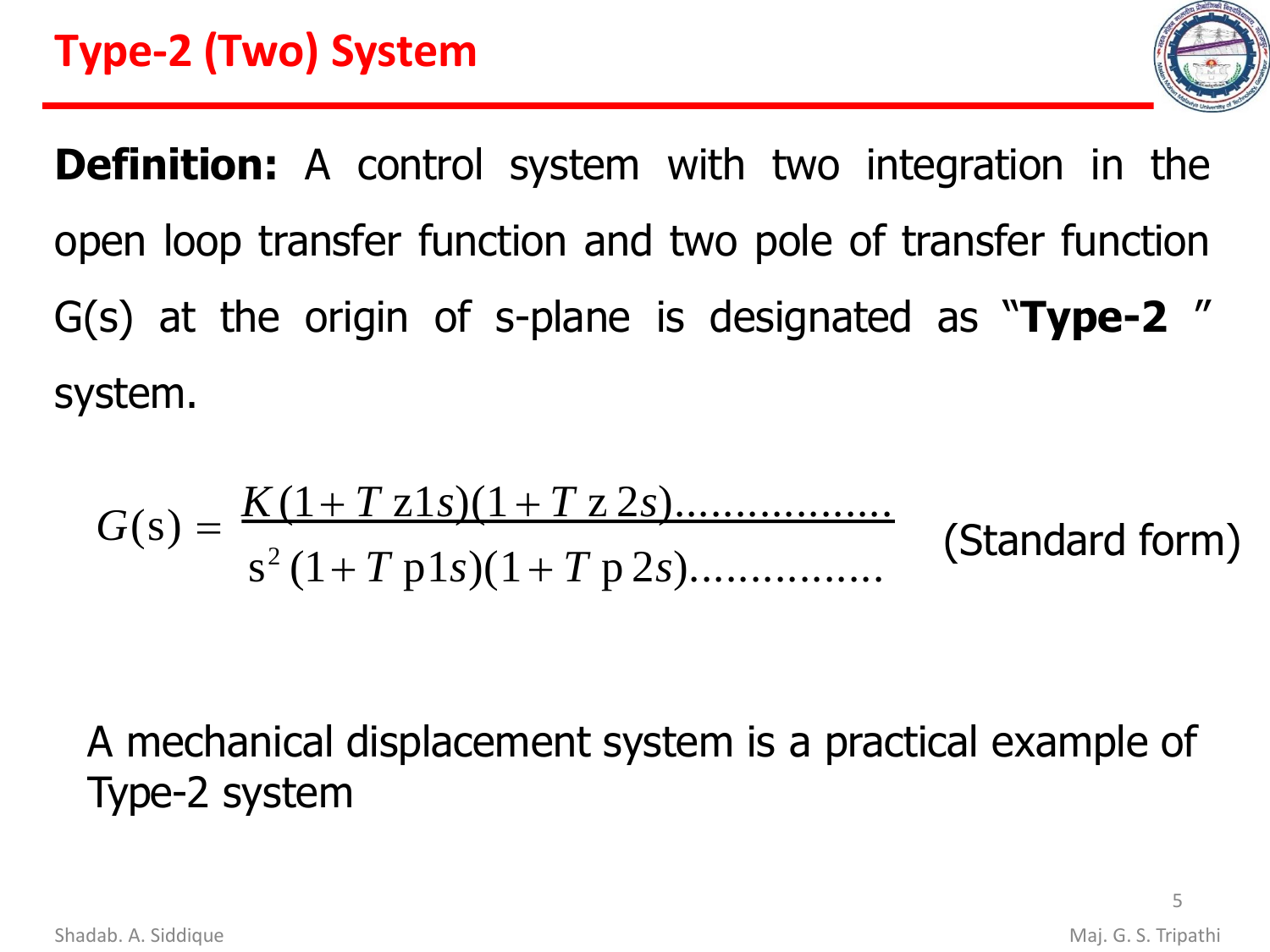The steady state response is important to judge the accuracy of the output. The difference between the steady state response and desired reference gives the steady state error.



For given figure,

$$
E(s) = R(s) - B(s)
$$
  
But  

$$
B(s) = C(s) \cdot H(s)
$$

 $E(s) = R(s) - C(s)H(s)$ 

But  $C(s) = G(s) \cdot E(s)$ 

 $E(s) = R(s) - G(s)E(s)H(s)$ 

 $R(s) = E(s) + G(s)E(s)H(s)$ 

 $R(s) = E(s) \{ 1 + G(s) \cdot H(s) \}$ 

$$
E(s) = \frac{R(s)}{1 \pm G(s) \cdot H(s)}
$$

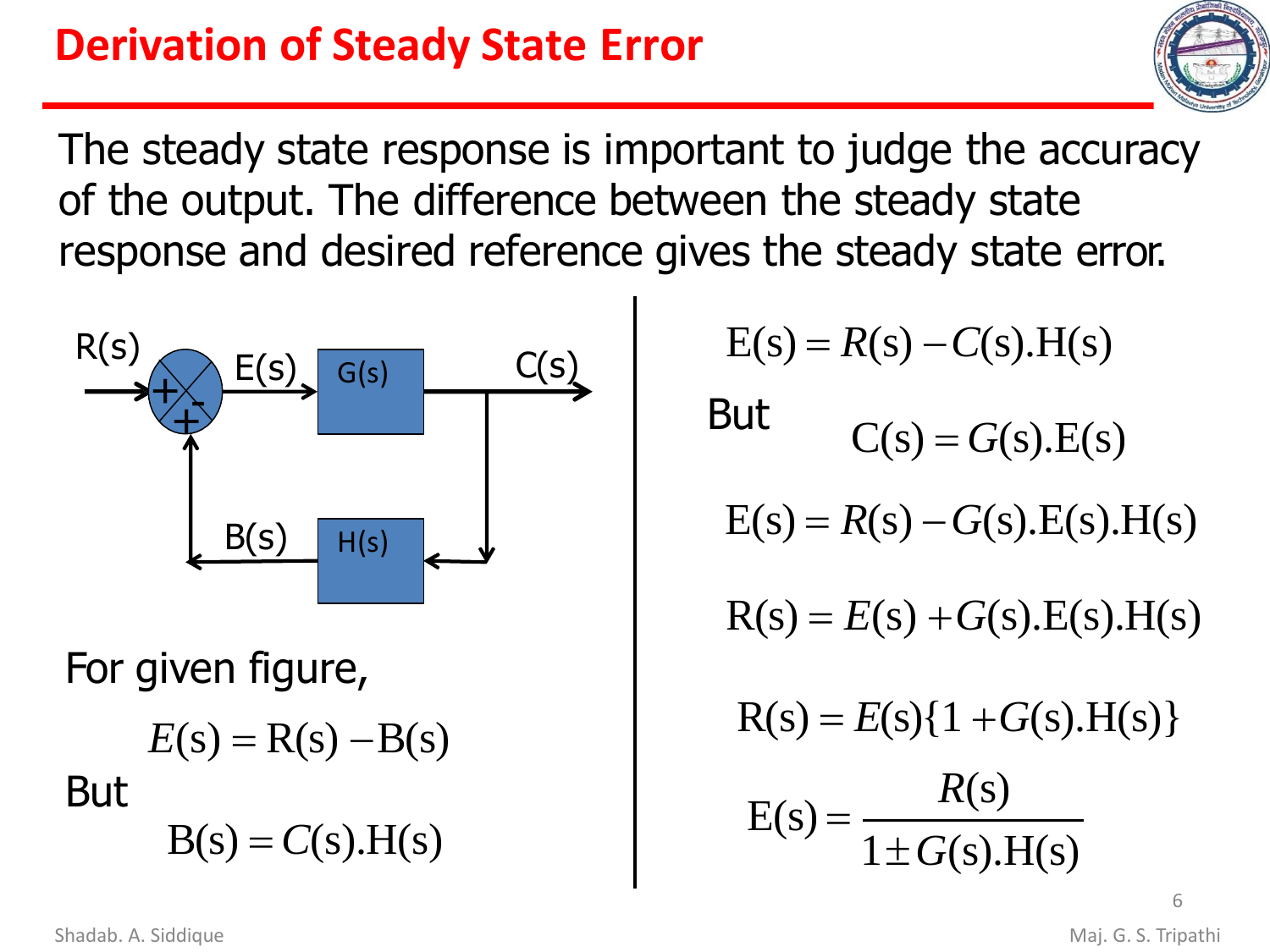## **Derivation of Steady State Error**

In time domain,

 $e(t) = L^{-1} E(s)$ 

and is the expression of error valid for all time. Steady state error is defined as,

$$
e_{ss}(t)=\lim_{t\to\infty}e(t)
$$

From the final value theorem in Laplace transform,

$$
e_{ss}(t)=\lim_{s\to 0} sE(s)
$$

Steady state error,

$$
e_{ss}(t) = \lim_{s \to 0} s E(s)
$$

$$
e_{ss}(t) = \lim_{s \to 0} \frac{sR(s)}{1 + G(s)H(s)}
$$

7

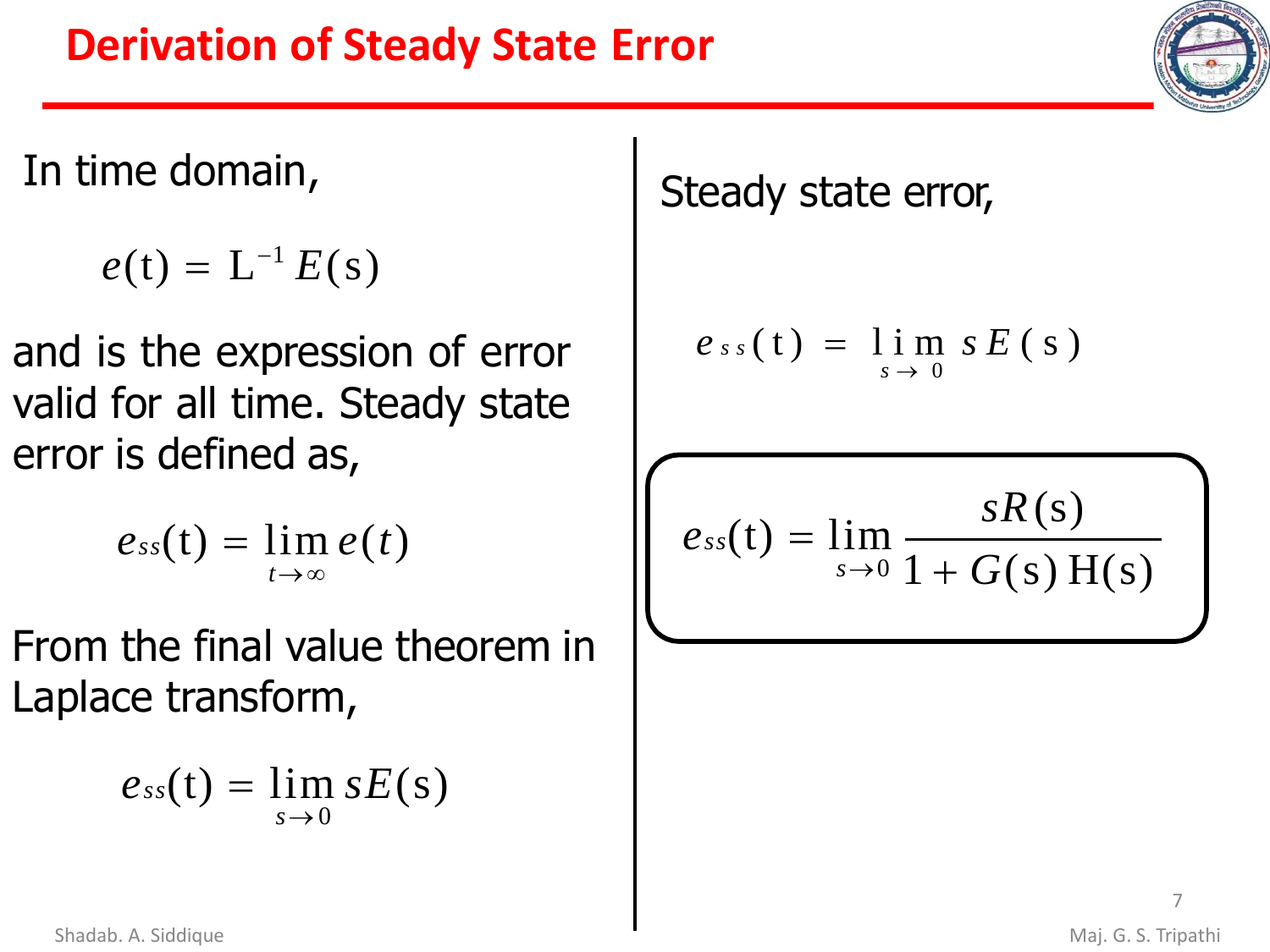## **Steady state error for step input:**

A step input of magnitude A is applied,

$$
r(t) = A. u(t) \qquad t>0
$$
  
= 0 \qquad t<0

Taking Laplace transform,

$$
R(s) = L\{r(t)\} = L\{A\} = \frac{A}{s}
$$

Steady state error,

$$
e_{ss}(t) = \lim_{s \to 0} \frac{sR(s)}{1 + G(s)H(s)}
$$

8

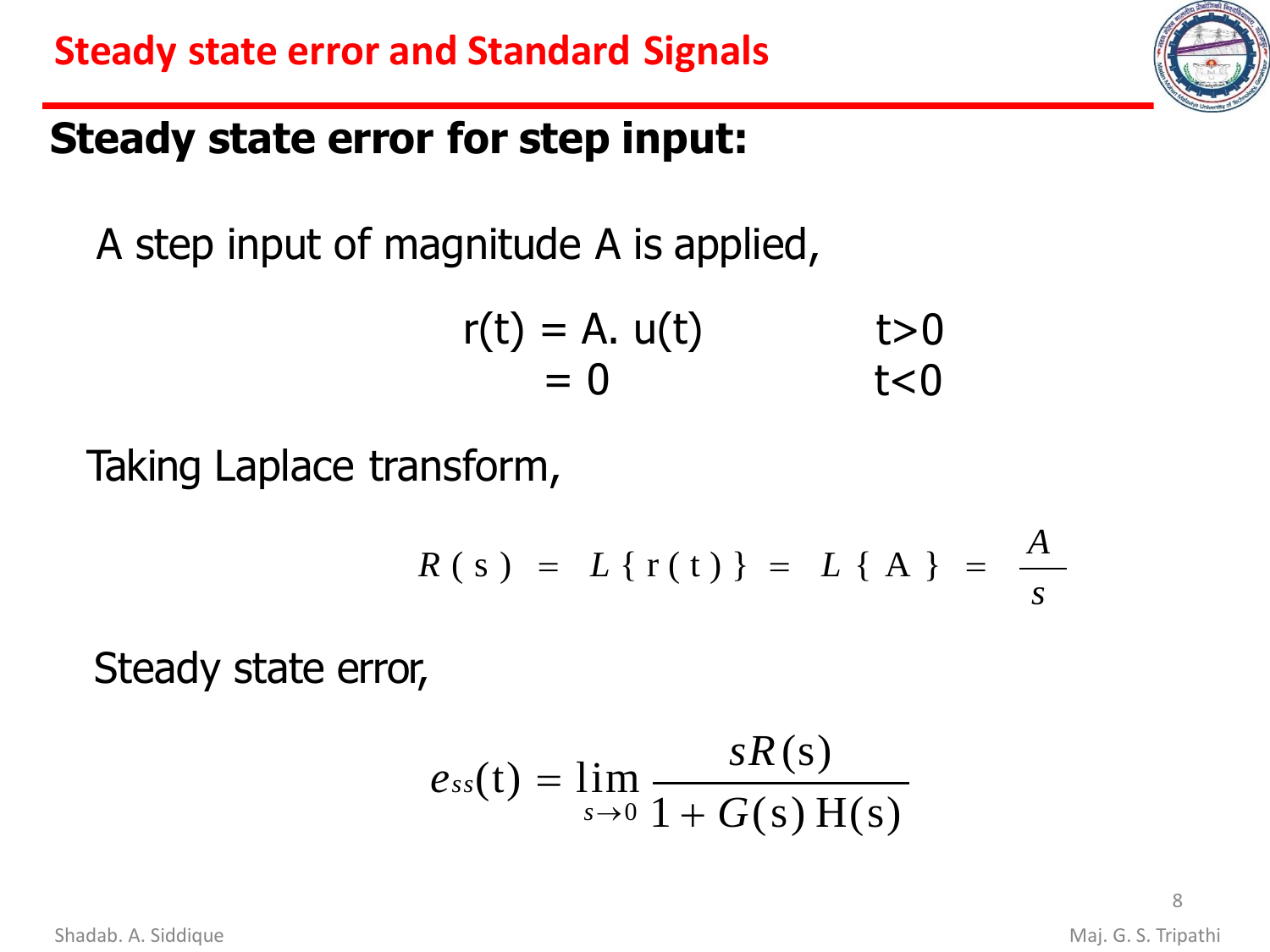### **Steady state error and Standard Signals**



## **Steady state error for step input:**

$$
e_{ss}(t) = \lim_{s \to 0} \frac{s}{1 + G(s) H(s)}
$$

$$
e_{ss}(t) = \lim_{s \to 0} \frac{A}{1 + G(s) H(s)}
$$

$$
e_{ss}(t) = \frac{A}{1 + \lim_{s \to 0} G(s) H(s)}
$$

$$
e_{ss}(t)=\frac{A}{1+K_p}
$$

Shadab. A. Siddique **Maj. G. S. Tripathi**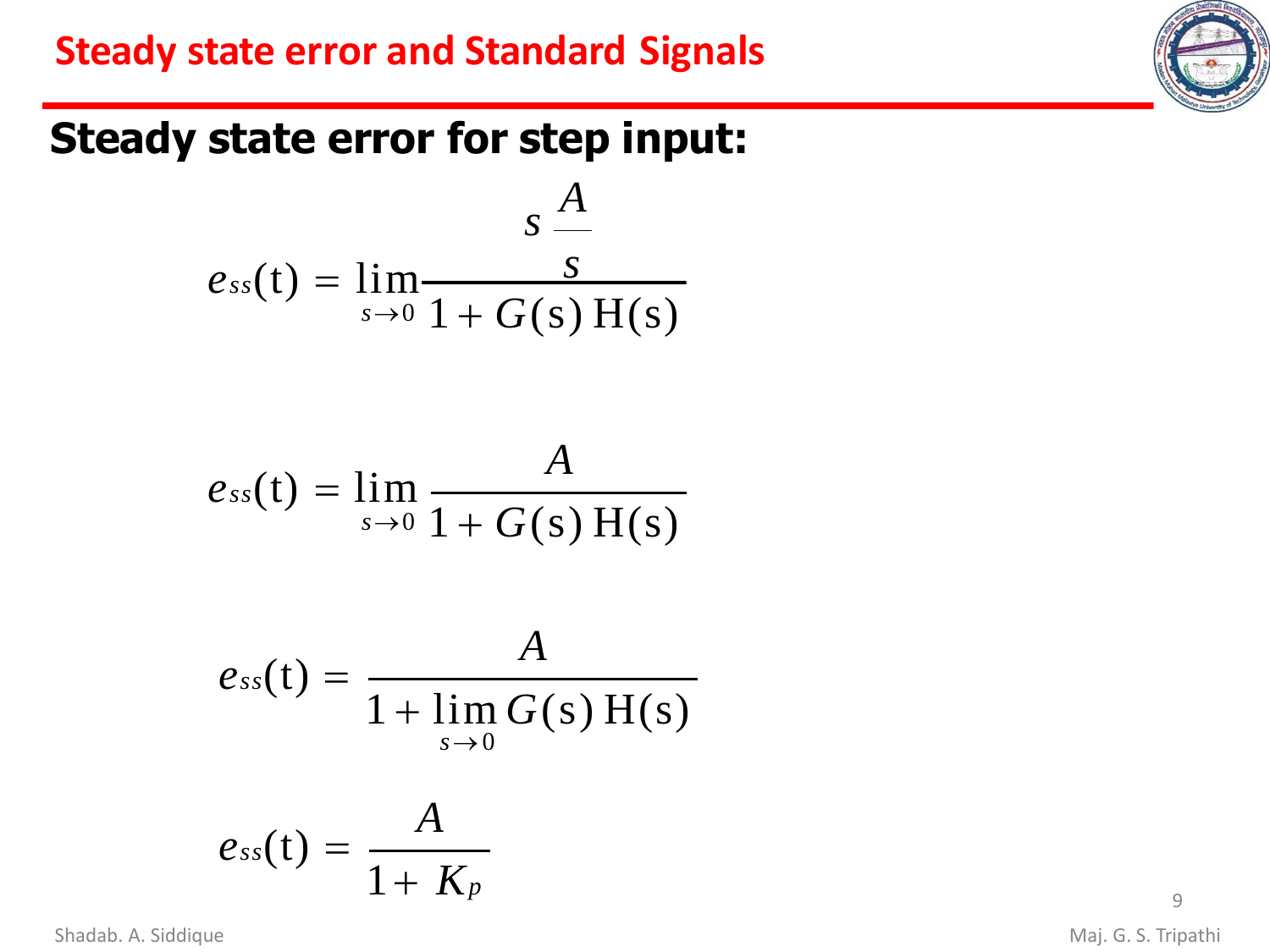

## **Steady state error for step input:**

The position error constant Kp of a system is defined as,

$$
K_p = \lim_{s\to 0} G(s).H(s)
$$

When a step input of magnitude A is given, in response to steady state error *A* this gives  $e_{ss}(t) =$ 1+ *K<sup>p</sup>*



\*Kp depends on type of system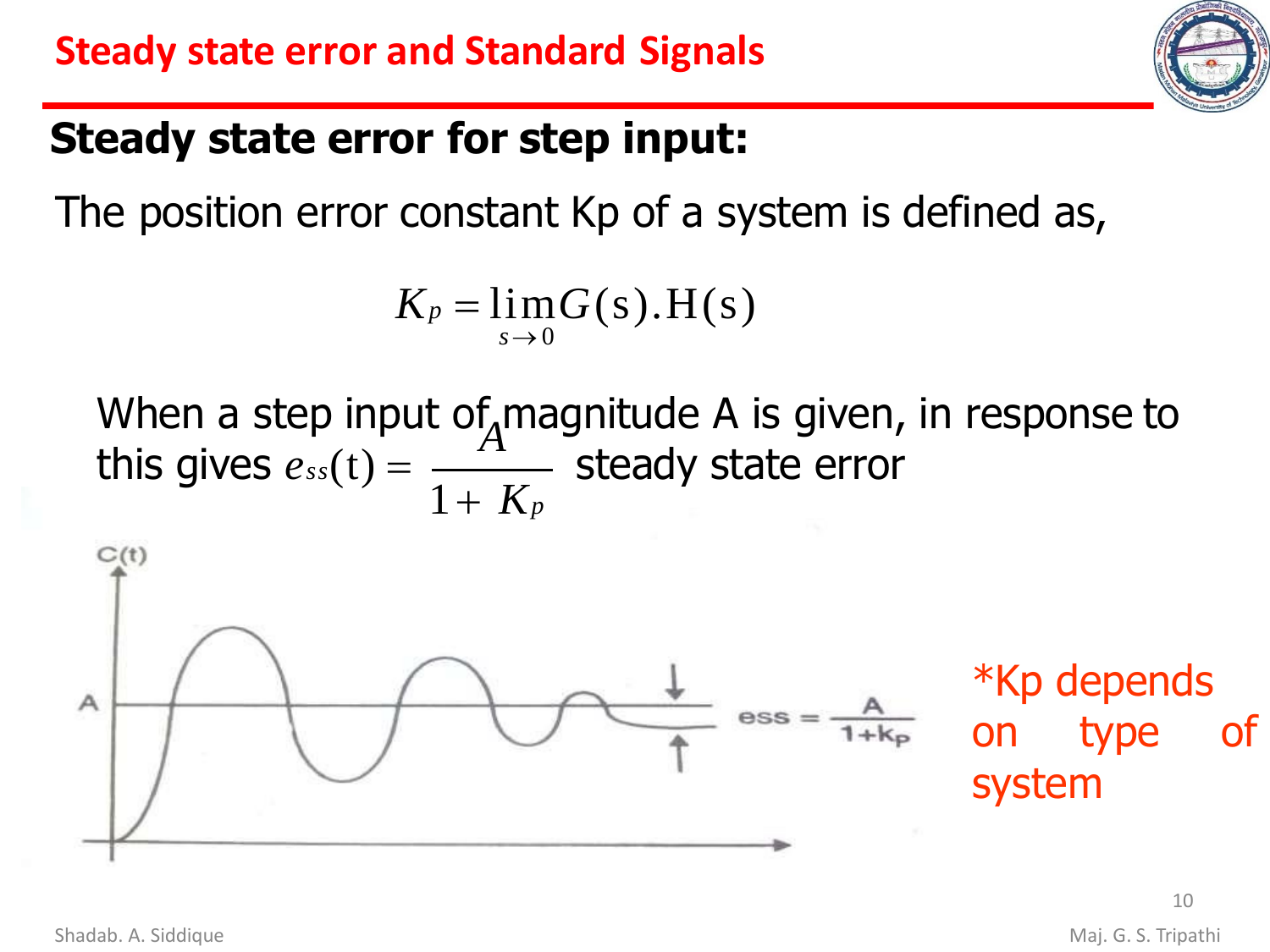## **Steady state error for ramp input:**

A ramp input of slope A is applied,

$$
r(t) = A.t \t\t\t t>0= 0 \t\t\t t<0
$$

Taking Laplace transform,

$$
R(s) = L\{r(t)\} = L\{At\} = \frac{A}{s^2}
$$

Steady state error,

$$
e_{ss}(t) = \lim_{s \to 0} \frac{sR(s)}{1 + G(s)H(s)}
$$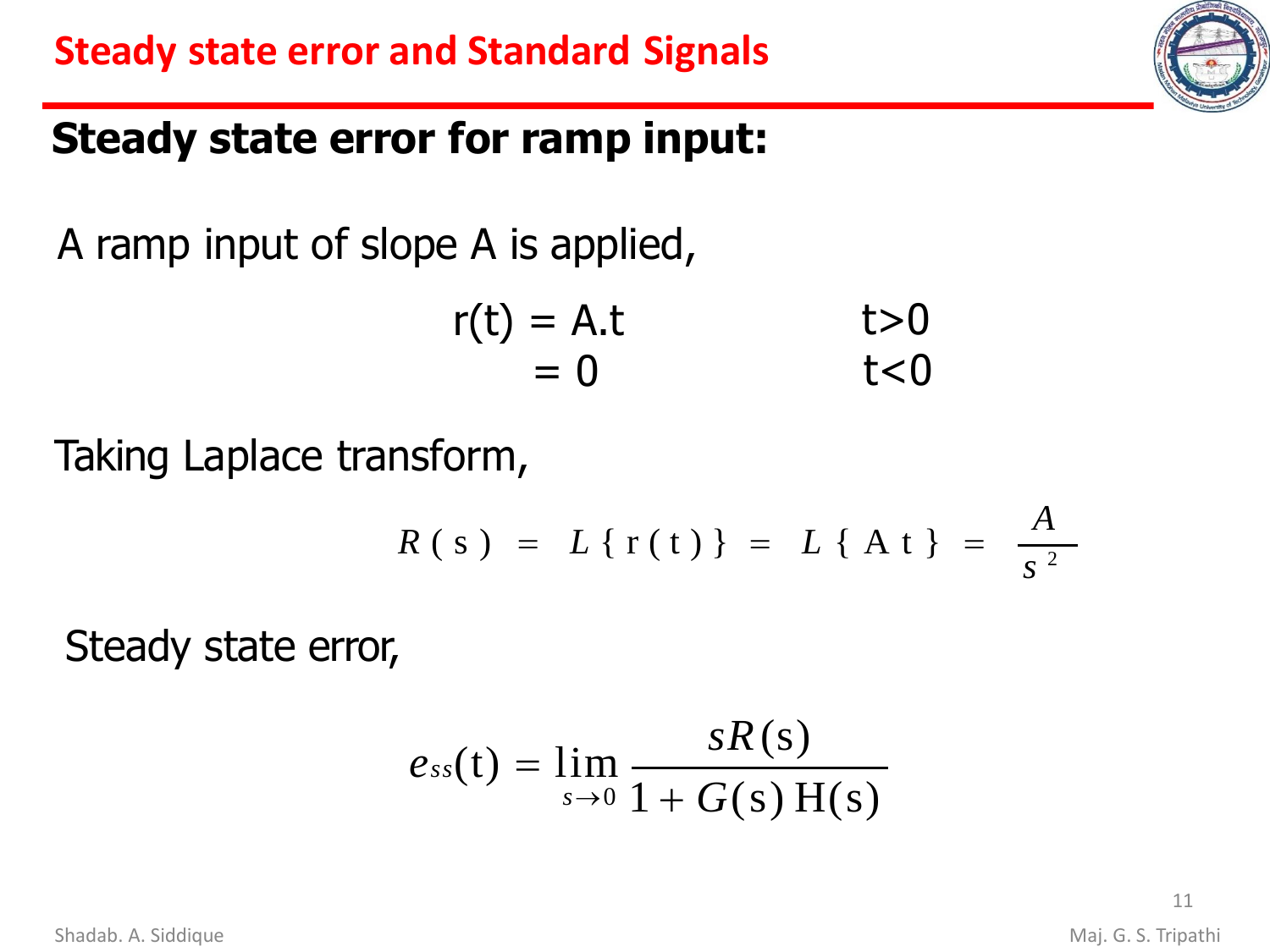### **Steady state error and Standard Signals**

## **Steady state error for ramp input:**

$$
e_{ss}(t) = \lim_{s \to 0} \frac{s \frac{A}{s^2}}{1 + G(s) H(s)}
$$
  
\n
$$
e_{ss}(t) = \lim_{s \to 0} \frac{A}{1 + G(s) H(s)}
$$
  
\n
$$
e_{ss}(t) = \lim_{s \to 0} \frac{A}{s + sG(s) H(s)}
$$
  
\n
$$
e_{ss}(t) = \frac{A}{0 + \lim_{s \to 0} sG(s) H(s)}
$$
  $e_{ss}(t) =$ 

*K<sup>v</sup>*

*A*

Shadab. A. Siddique **Maj. G. S. Tripathi**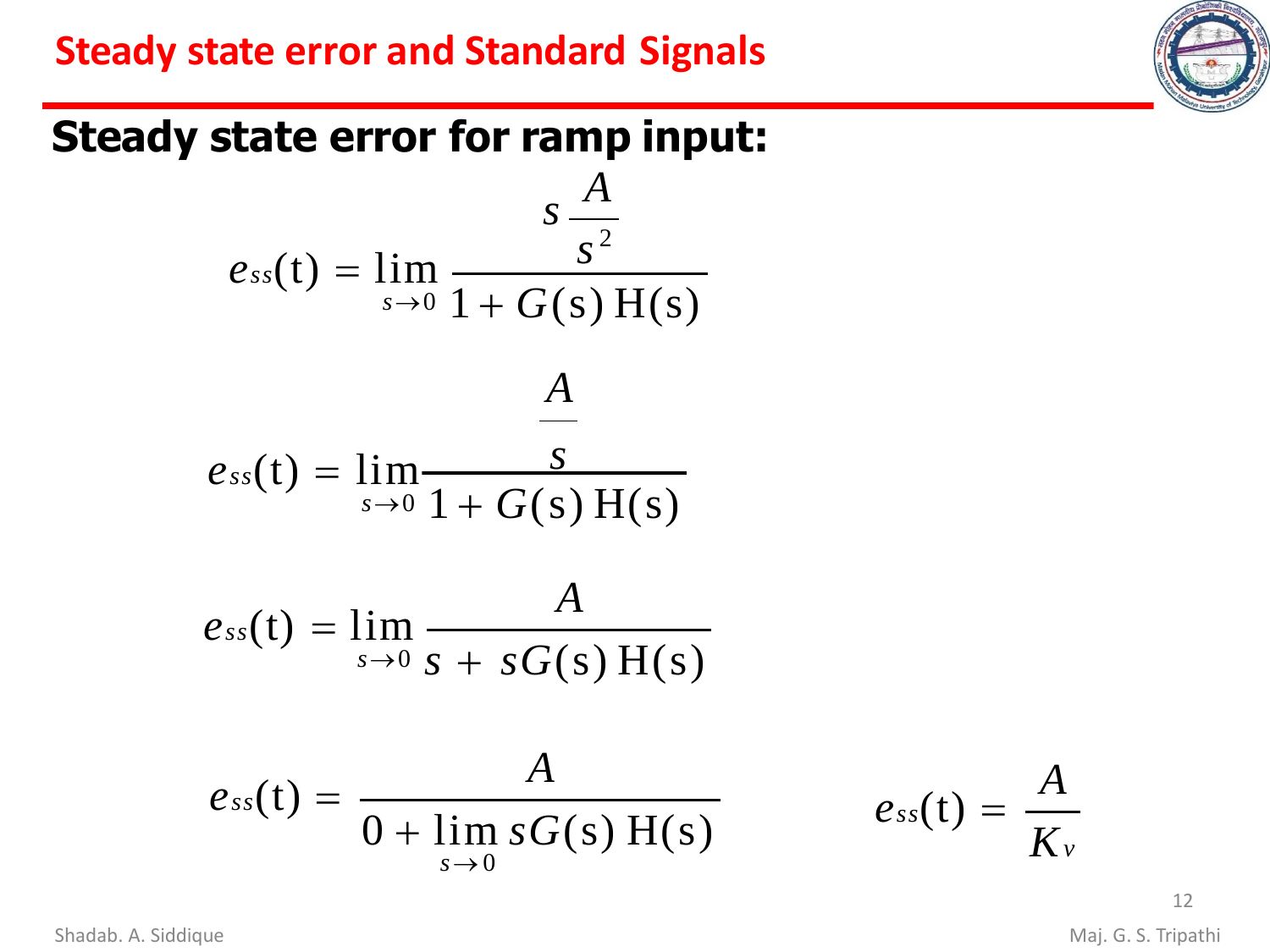## **Steady state error for ramp input:**

The velocity error constant Kv of a system is defined as,

$$
K_v = \lim_{s\to 0} sG(s).H(s)
$$

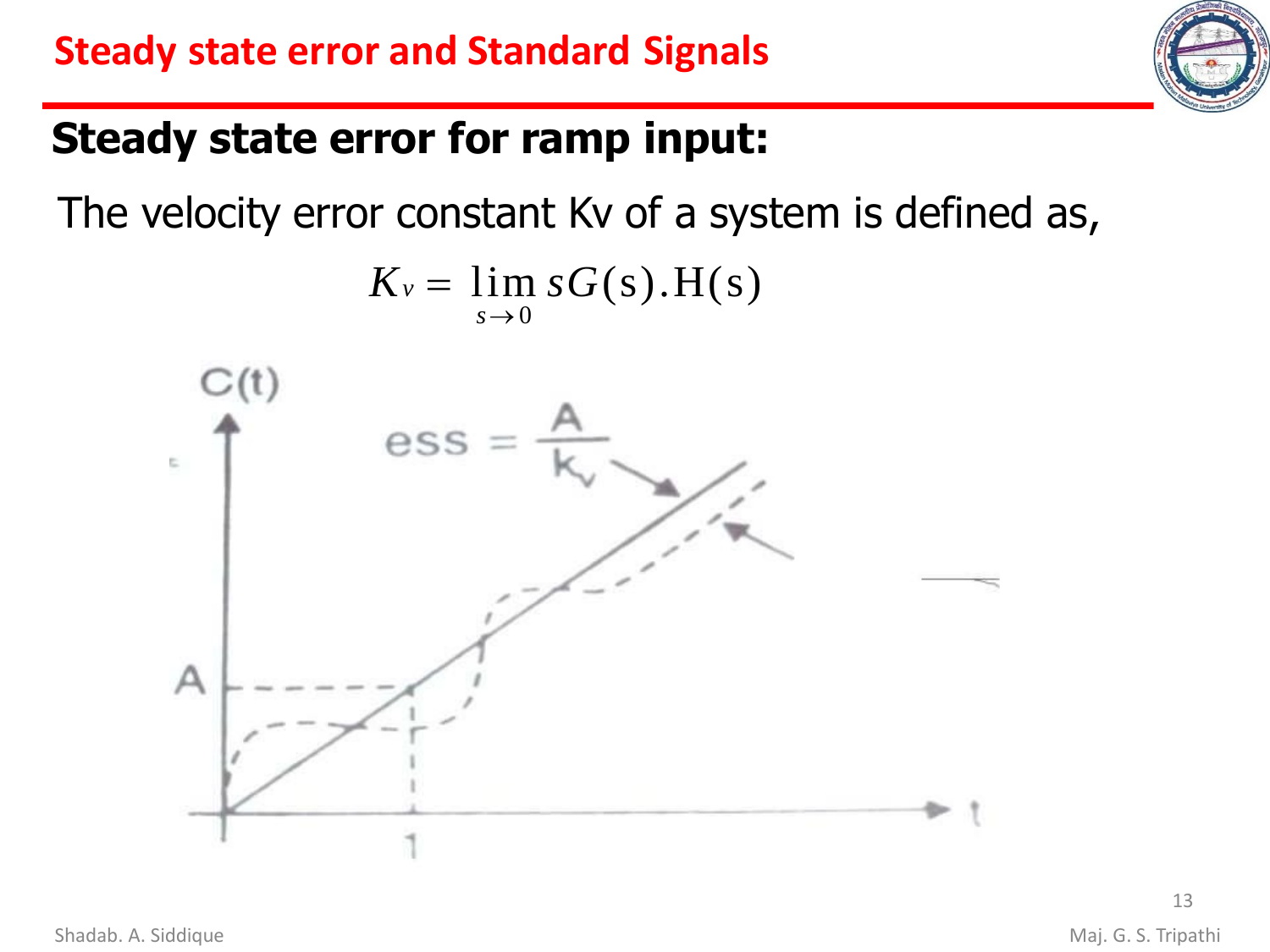## **Steady state error for parabolic input:**

A parabolic input of slope coefficient A/2 is applied,

$$
r(t) = \frac{At^2}{2} \qquad t > 0= 0 \qquad t < 0
$$

Taking Laplace transform,

$$
R(s) = L\{r(t)\} = L\{\frac{A}{2}t^2\} = \frac{A}{s^3}
$$

Steady state error,

$$
e_{ss}(t) = \lim_{s \to 0} \frac{sR(s)}{1 + G(s)H(s)}
$$

14

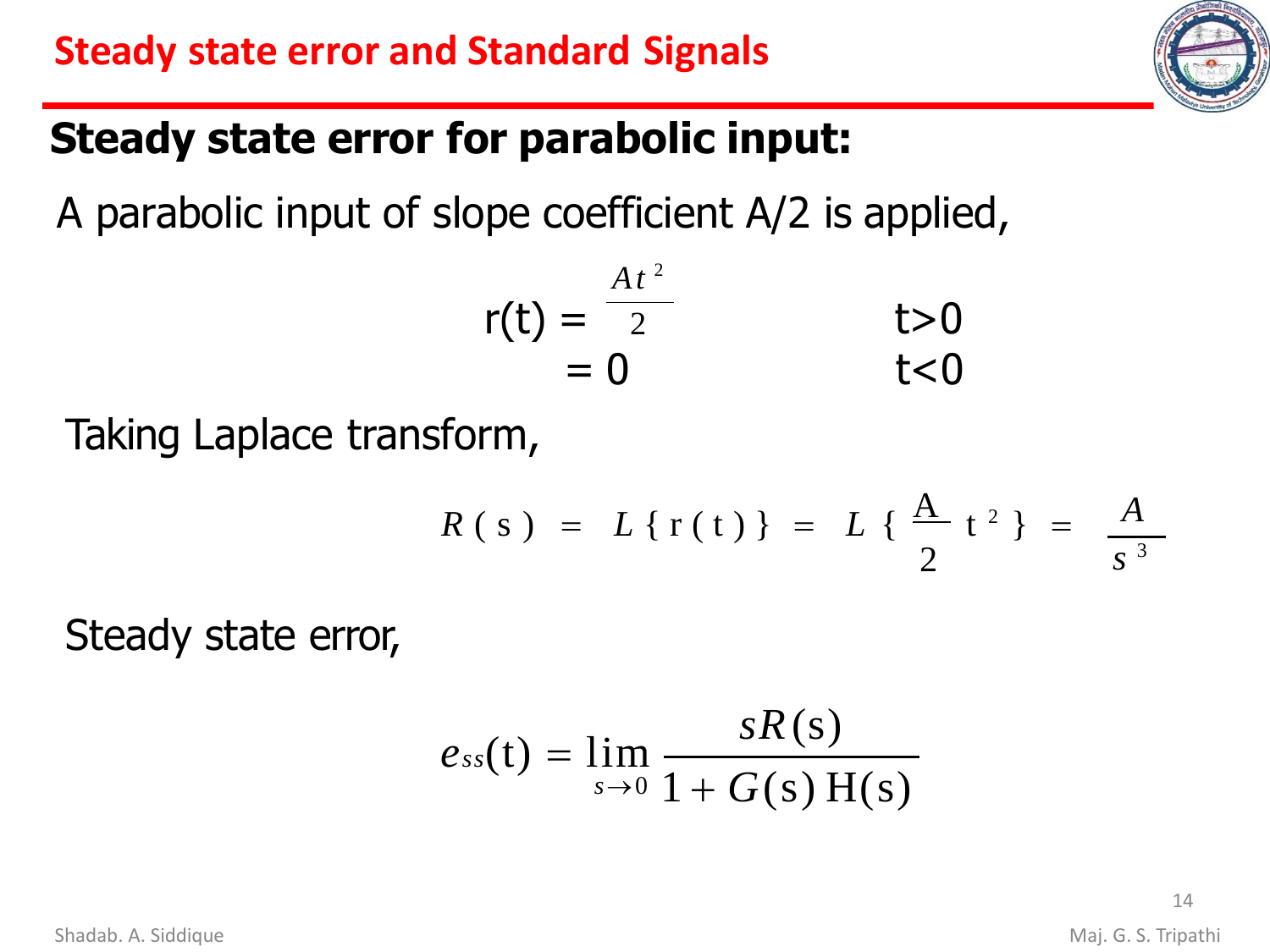### **Steady state error and Standard Signals**

## **Steady state error for parabolic input:**

$$
e_{ss}(t) = \lim_{s \to 0} \frac{s \frac{A}{s^{3}}}{1 + G(s) H(s)}
$$
  
\n
$$
e_{ss}(t) = \lim_{s \to 0} \frac{A}{1 + G(s) H(s)}
$$
  
\n
$$
e_{ss}(t) = \lim_{s \to 0} \frac{A}{s^{2} + s^{2} G(s) H(s)}
$$
  
\n
$$
e_{ss}(t) = \frac{A}{0 + \lim_{s \to 0} s^{2} G(s) H(s)}
$$
  
\n
$$
e_{ss}(t) = \frac{A}{K_{a}}
$$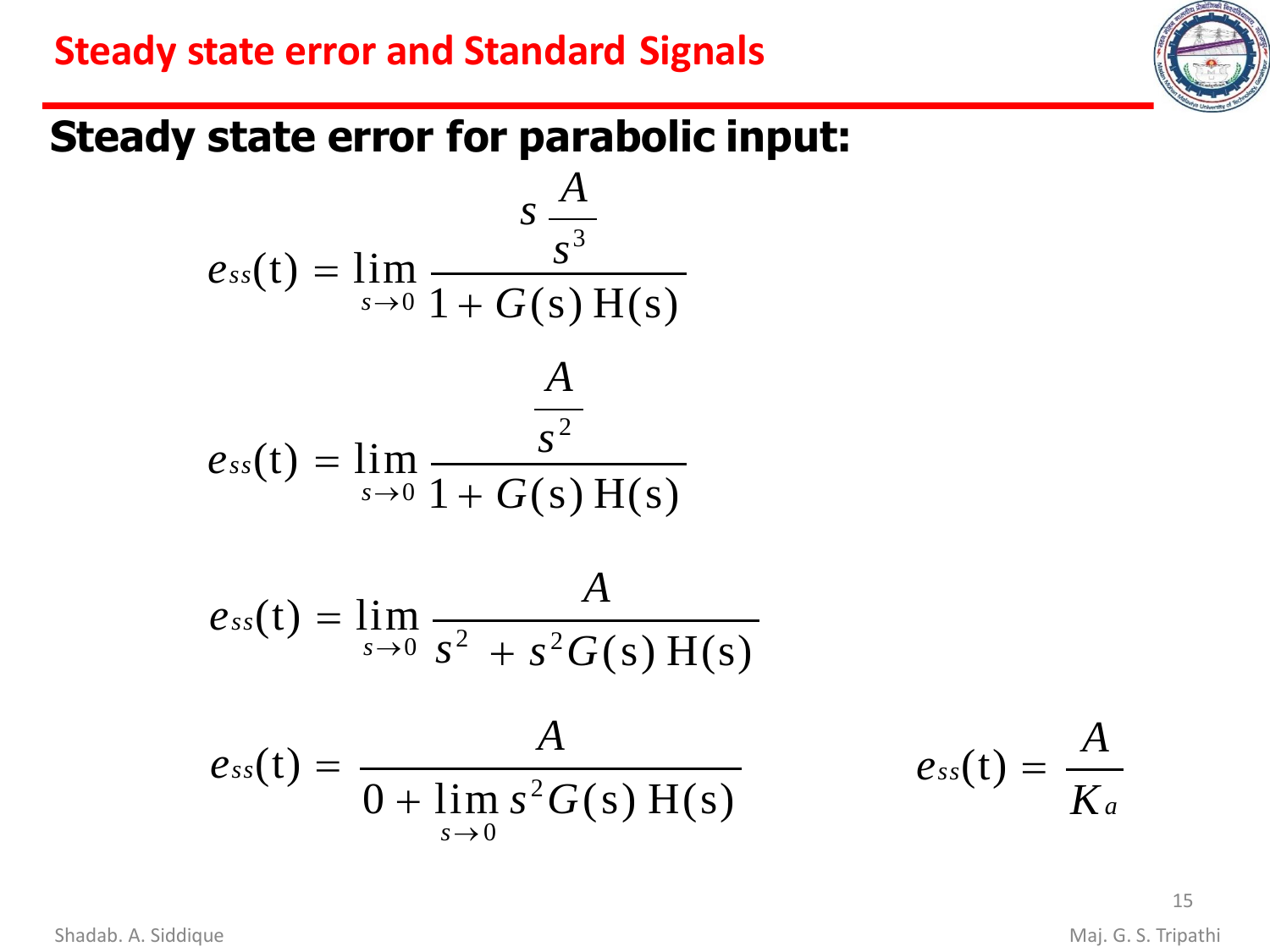

## **Steady state error for parabolic input:**

The acceleration error constant Ka of a system is defined as,

$$
K_a = \lim_{s\to 0} s^2 G(s).H(s)
$$